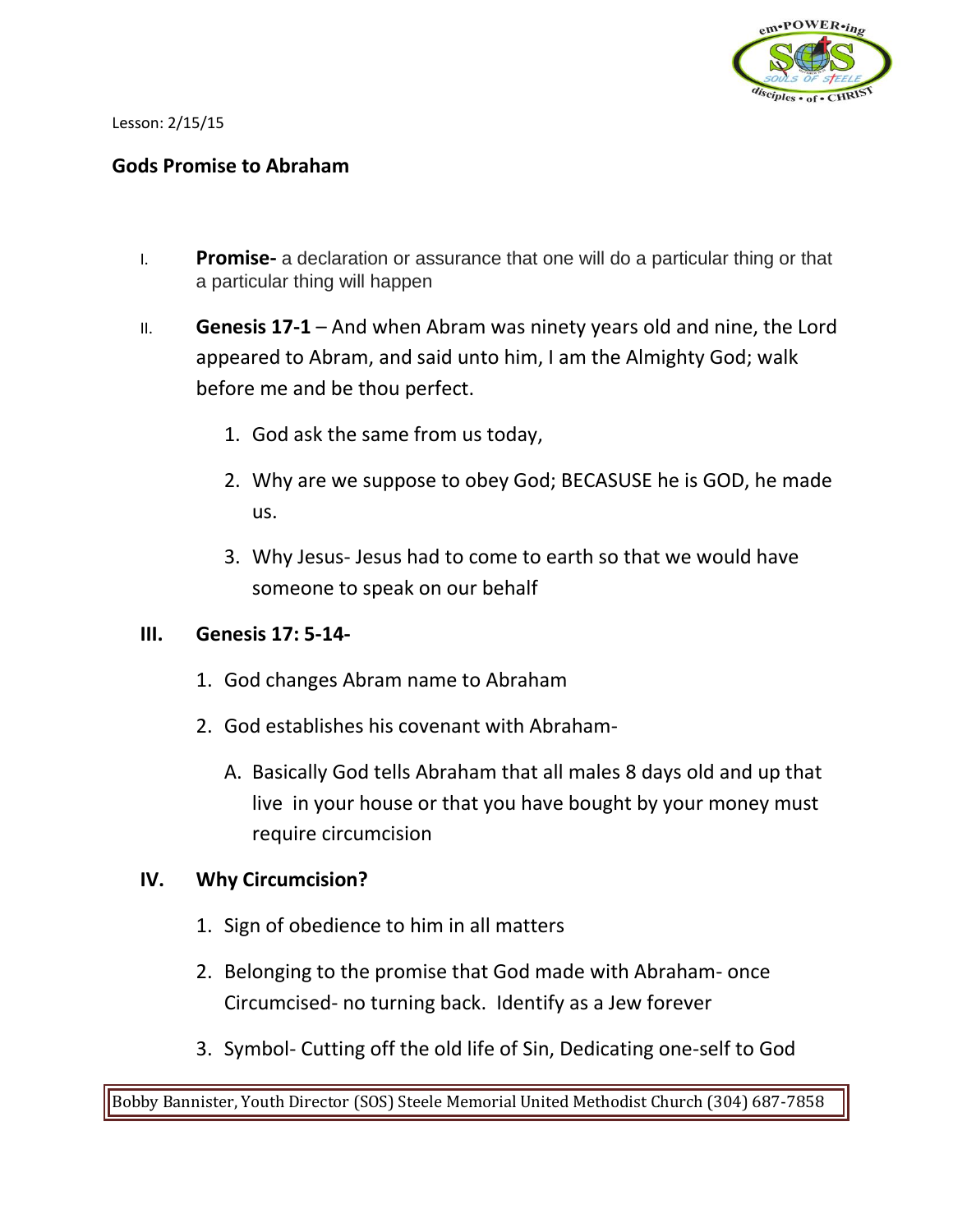

## **V. Genesis 17: 17-27**

- 1. God tells Abraham and Sarah they will have a son-Abraham will be 100 and Sarah will be 90.
- 2. Name Isaac: **VERY IMPORTANT in CHRISTIANITY -**God tells them I will establish my covenant with him for an everlasting covenant, and with his seed after him
- 3. Ishmael: God tells Abraham he will make him fruitful and will multiply **but** he makes his covenant with Isaac, which Sarah shall bear unto thee at this time next year.
- 4. Which Son receives the covenant- VERY IMPORTANT- Give slight overview of Muslim/Christian….Muslim feels Ishmael, Christian know it is Isaac…WHY…THE BIBLE TELLS US…and the bible is the living word of God. (Remember Genesis 16:12-Ishmael will be a wild man).

# **VI. What can we learn (Take Aways)**

- 1. God always fulfills his promises with you.-
- 2. God does not work on our timeline- When we try to push God or help God make quicker decision we tend to mess it up.
- 3. God blessed Abraham because he had FAITH in him. NOT because he was righteous or perfect in God's eyes.
- 4. As a Youth- you should realize that you will never be perfect, You should always strive to do the right things but know when you fall short of the Glory of God you are saved by his Grace.
- 5. PERFECTION- When I was a youth I always felt that being a Christian was about living a perfect life? You can never Sin, you always have to be perfect. I would feel like a failure when I did something wrong.

Bobby Bannister, Youth Director (SOS) Steele Memorial United Methodist Church (304) 687-7858